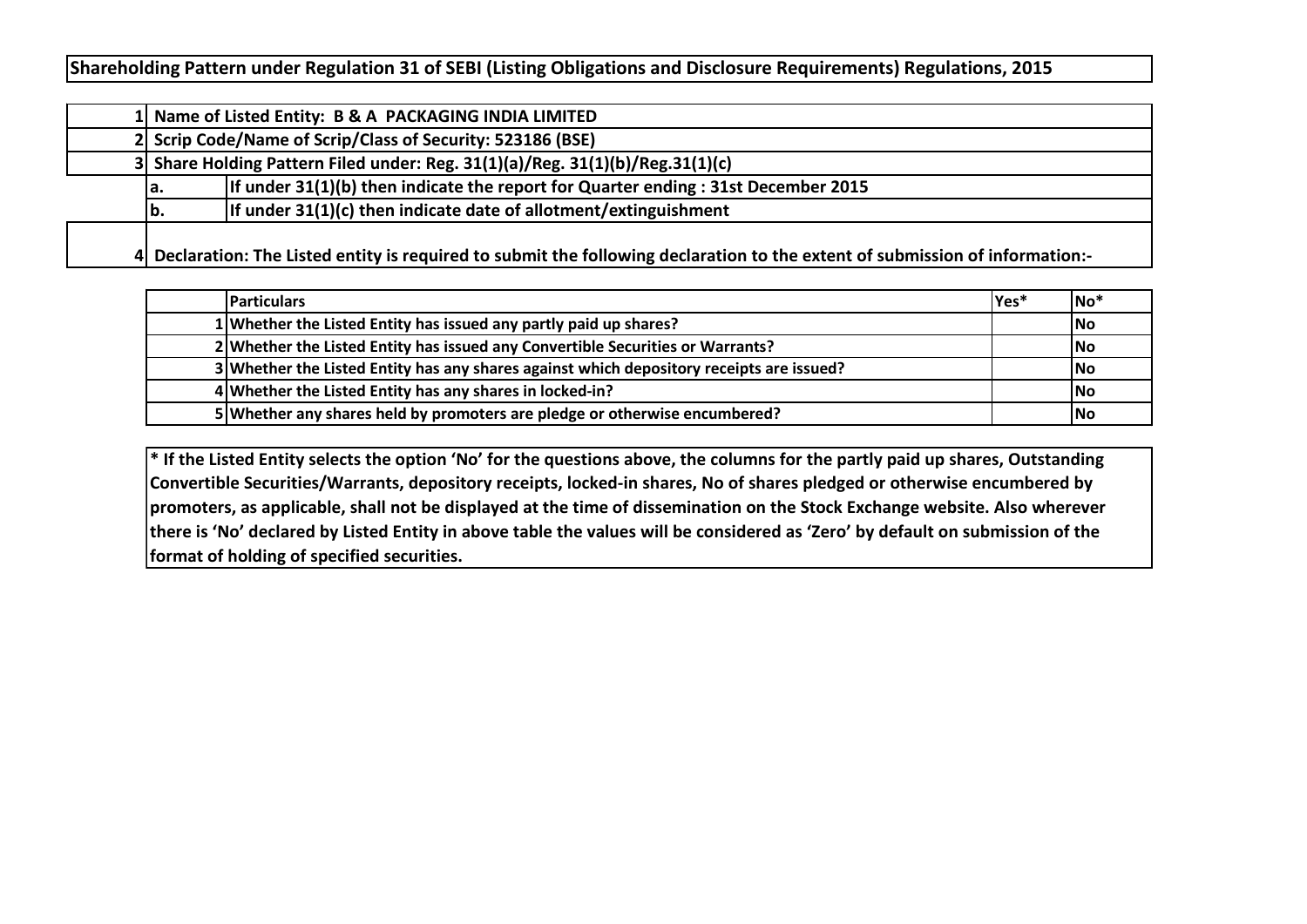## **B & A PACKAGING INDIA LIMITED**

**Table I - Summary Statement holding of specified securities**

| <b>Category</b> | <b>Category of shareholder</b>       | Number | No. of fully          | No. of                   | No. of                         | Total nos.                  |                                                    |                          | Sharehold Number of Voting Rights held in each class |         |                                 | No. of Shares                                                | Shareholding,                                                     | Number of |                                                      | <b>Number of Shares</b> |                                     | <b>Number</b>                           |
|-----------------|--------------------------------------|--------|-----------------------|--------------------------|--------------------------------|-----------------------------|----------------------------------------------------|--------------------------|------------------------------------------------------|---------|---------------------------------|--------------------------------------------------------------|-------------------------------------------------------------------|-----------|------------------------------------------------------|-------------------------|-------------------------------------|-----------------------------------------|
|                 |                                      | lof    | paid up equity Partly |                          | shares                         | shares held                 |                                                    | ing as a % of securities |                                                      |         |                                 | <b>Underlying</b>                                            | as a %                                                            |           | Locked in shares                                     | pledged or              |                                     | of equity                               |
|                 |                                      |        | sharehold shares held | paid-up                  | underlyin                      |                             | of total                                           |                          | <b>Outstanding</b>                                   |         |                                 |                                                              | assuming full                                                     |           |                                                      | otherwise               |                                     | <b>Ishares</b>                          |
|                 |                                      | lers   |                       | equity<br>shares<br>held | <b>Depositor</b><br>y Receipts |                             | Ino. of<br><b>shares</b><br>(calculate<br>d as per | No of Voting Rights      |                                                      |         | Total as a<br>% of<br>$(A+B+C)$ | convertible<br>securities<br>(including<br><b>Warrants</b> ) | conversion of<br>convertible<br>securities (as a<br>percentage of |           | No. (a) As a % of No. (a)<br>ltotal<br><b>Shares</b> |                         | As a %<br>of total<br><b>Shares</b> | held in<br>demateri  <br>alised<br>form |
|                 |                                      |        |                       |                          |                                |                             | SCRR,                                              |                          | Class eg: X Class eg: y Total                        |         |                                 |                                                              | diluted share                                                     |           | held(b)                                              |                         | held(b)                             |                                         |
|                 |                                      |        |                       |                          |                                |                             | 1957)                                              |                          |                                                      |         |                                 |                                                              | capital)                                                          |           |                                                      |                         |                                     |                                         |
| (1)             | (II)                                 | (III)  | (IV)                  | (V)                      | (VI)                           | $(VII) =$<br>(IV)+(V)+ (VI) | (VIII)As a<br>% of<br>$(A+B+C2)$                   |                          | (IX)                                                 |         |                                 | (X)                                                          | $(XI) = (VII)+(X)$<br>As a % of<br>$(A+B+C2)$                     |           | (XII)                                                | (XIII)                  |                                     | (XIV)                                   |
| (A)             | <b>Promoter &amp; Promoter Group</b> |        | 3690114               |                          |                                | 3690114                     | 74.3899                                            | 3690114                  |                                                      | 3690114 | 74.3899                         |                                                              | 0.0000                                                            |           | 0.0000                                               | 0                       | 0.0000                              | 01                                      |
| (B)             | Public                               | 2776   | 1270386               |                          |                                | 1270386                     | 25.6101                                            | 1270386                  |                                                      | 1270386 | 25.6100                         |                                                              | 0.0000                                                            |           | 0.0000                                               | 0                       | 0.0000                              | 01                                      |
| (C)             | Non Promoter - Non Public            |        |                       |                          |                                |                             | 0.0000                                             |                          |                                                      |         | 0.0000                          |                                                              | 0.0000                                                            |           | 0.0000                                               | O.                      | 0.0000                              | 01                                      |
| (C1)            | <b>Shares Underlying DRs</b>         |        |                       |                          |                                |                             | 0.0000                                             |                          |                                                      |         | 0.0000                          | $\mathbf{0}$                                                 | 0.0000                                                            |           | 0.0000                                               | 0                       | 0.0000                              | 0l                                      |
|                 |                                      |        |                       |                          |                                |                             |                                                    |                          |                                                      |         |                                 |                                                              |                                                                   |           |                                                      |                         |                                     |                                         |
| (C2)            | Shares Held By Employee Trust        |        |                       |                          |                                | 01                          | 0.0000                                             |                          |                                                      |         | 0.0000                          | 0                                                            | 0.0000                                                            |           | 0.0000                                               | $\Omega$                | 0.0000                              | 01                                      |
|                 | Total                                | 2784   | 4960500               |                          |                                |                             | 4960500 100.0000                                   | 4960500                  |                                                      | 4960500 | 0.0000                          | 0                                                            | 0.0000                                                            |           | 0.0000                                               |                         | 0 0.0000                            | 01                                      |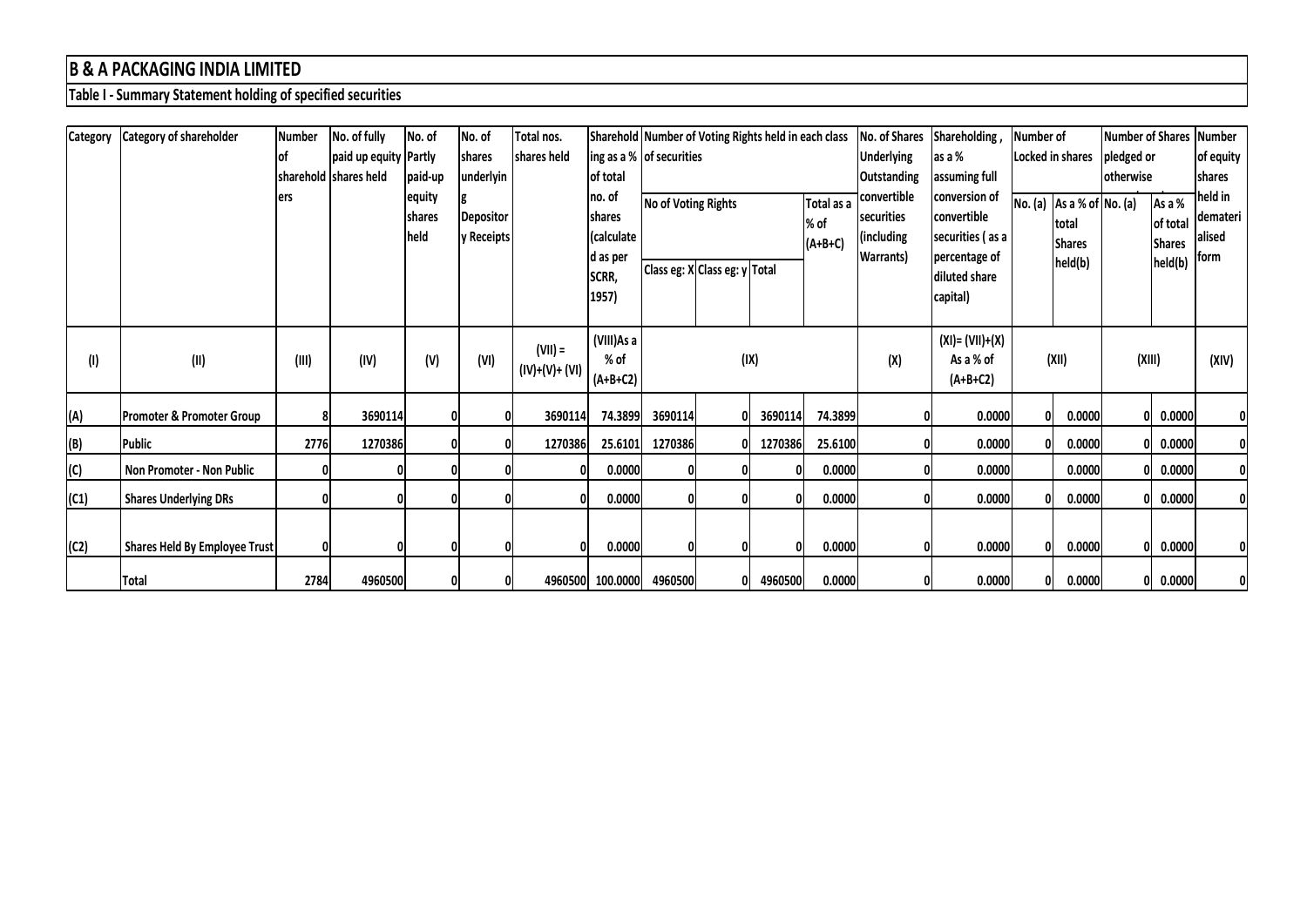## **B & A PACKAGING INDIA LIMITED**

**Table II - Statement showing shareholding pattern of the Promoter and Promoter Group**

|                | Category & Name of<br>shareholders                                                  | No. of<br>sharehold<br>ers | No. of fully paid No. of Partly Nos. of<br>up equity shares paid-up<br>held | equity shares underlyin | shares                         | Total nos.<br>shares held               | g %<br>calculated as                    | securities                 |                 | Shareholdin Number of Voting Rights held in each class of |                                           | No. of Shares<br><b>Underlying</b><br>Outstanding           | Shareholding, as a % Number of Locked in<br>assuming full<br>conversion of | shares  |                                     | Number of Shares<br>pledged or otherwise<br>encumbered | Number of<br>equity<br>shares held   |                         |
|----------------|-------------------------------------------------------------------------------------|----------------------------|-----------------------------------------------------------------------------|-------------------------|--------------------------------|-----------------------------------------|-----------------------------------------|----------------------------|-----------------|-----------------------------------------------------------|-------------------------------------------|-------------------------------------------------------------|----------------------------------------------------------------------------|---------|-------------------------------------|--------------------------------------------------------|--------------------------------------|-------------------------|
|                |                                                                                     |                            |                                                                             | held                    | <b>Depositor</b><br>y Receipts |                                         | per SCRR,<br>1957 as a %<br>of (A+B+C2) | <b>No of Voting Rights</b> |                 |                                                           | Total as a %<br>of total<br>voting Rights | convertible<br>securities<br>(including<br><b>Warrants)</b> | convertible securities<br>as a percentage of<br>diluted share capital)     | No. (a) | As a % of<br>total<br><b>Shares</b> | No. (a)                                                | As a % of<br>total Shares<br>held(b) | dematerialis<br>ed form |
|                |                                                                                     |                            |                                                                             |                         |                                |                                         |                                         | Class X                    | Class y   Total |                                                           |                                           |                                                             |                                                                            |         | held(b)                             |                                                        |                                      |                         |
|                | (1)                                                                                 | (III)                      | (IV)                                                                        | (V)                     | (VI)                           | $(VII) =$<br>(IV)+(V)+ (VI) of (A+B+C2) | (VIII) As a %                           |                            |                 | (IX)                                                      |                                           | (X)                                                         | (XI)= (VII)+(X) As a %<br>of $(A+B+C2)$                                    |         | (XII)                               |                                                        | (XIII)                               | (XIV)                   |
|                | 1 Indian                                                                            |                            |                                                                             |                         |                                |                                         |                                         |                            |                 |                                                           |                                           |                                                             |                                                                            |         |                                     |                                                        |                                      |                         |
| (a)            | Individuals / Hindu Undivided<br>Family                                             |                            |                                                                             |                         |                                |                                         |                                         |                            |                 |                                                           |                                           |                                                             |                                                                            |         |                                     |                                                        |                                      |                         |
|                | SOMNATH CHATTERJEE                                                                  |                            | 19385                                                                       |                         |                                | 19385                                   | 0.3908                                  | 19385                      |                 | 19385                                                     | 0.3908                                    | $\Omega$                                                    | 0.0000                                                                     |         | 0.0000                              | $\Omega$                                               | 0.0000                               |                         |
|                | <b>GARGI BAROOAH</b>                                                                |                            | 2400                                                                        |                         |                                | 2400                                    | 0.0484                                  | 2400                       |                 | 2400                                                      | 0.0484                                    |                                                             | 0.0000                                                                     |         | 0.0000                              | $\Omega$                                               | 0.0000                               |                         |
|                | SHEY NAIMA BAROOAH                                                                  |                            | 1800                                                                        |                         |                                | 1800                                    | 0.0363                                  | 1800                       |                 | 1800                                                      | 0.0363                                    |                                                             | 0.0000                                                                     |         | 0.0000                              |                                                        | 0.0000                               | $\Omega$                |
|                | <b>USHA BAROOAH</b>                                                                 |                            | 1900                                                                        |                         |                                | 1900                                    | 0.0383                                  | 1900                       |                 | 1900                                                      | 0.0383                                    |                                                             | 0.0000                                                                     |         | 0.0000                              |                                                        | 0.0000                               | 0                       |
|                | TRIPURA NATH BAROOAH                                                                |                            | 300                                                                         |                         |                                | 300                                     | 0.0060                                  | 300                        |                 | 300                                                       | 0.0060                                    | $\Omega$                                                    | 0.0000                                                                     |         | 0.0000                              |                                                        | 0.0000                               | U                       |
|                | <b>Central Government / State</b>                                                   |                            |                                                                             |                         |                                |                                         |                                         |                            |                 |                                                           |                                           |                                                             |                                                                            |         |                                     |                                                        |                                      |                         |
| (b)            | Government(s)                                                                       |                            |                                                                             |                         |                                |                                         | 0.0000                                  |                            |                 |                                                           | 0.0000                                    | 0                                                           | 0.0000                                                                     |         | 0.0000                              | $\Omega$                                               | 0.0000                               |                         |
| (c)            | <b>Financial Institutions / Banks</b>                                               | $\Omega$                   | 0                                                                           | n                       | <sup>n</sup>                   | $\mathbf{0}$                            | 0.0000                                  | $\Omega$                   |                 | n                                                         | 0.0000                                    | $\mathbf{0}$                                                | 0.0000                                                                     | O       | 0.0000                              | $\Omega$                                               | 0.0000                               | 0                       |
| (d)            | Any Other (Specify)                                                                 |                            |                                                                             |                         |                                | $\mathbf{0}$                            |                                         | n                          |                 |                                                           | 0.0000                                    | 0                                                           | 0.0000                                                                     | O       | 0.0000                              | $\mathbf{0}$                                           | 0.0000                               | 0                       |
|                | <b>Bodies Corporate</b>                                                             |                            |                                                                             |                         |                                |                                         |                                         |                            |                 |                                                           | 0.0000                                    | $\Omega$                                                    | 0.0000                                                                     |         | 0.0000                              |                                                        | 0.0000                               | 0                       |
|                | <b>B &amp; A LIMITED</b>                                                            |                            | 3554829                                                                     |                         |                                | 3554829                                 | 71.6627                                 | 3554829                    |                 | 3554829                                                   | 71.6627                                   | $\Omega$                                                    | 0.0000                                                                     |         | 0.0000                              |                                                        | 0.0000                               | O                       |
|                | <b>TRUST</b>                                                                        |                            |                                                                             |                         |                                |                                         |                                         |                            |                 |                                                           |                                           |                                                             |                                                                            |         |                                     |                                                        |                                      |                         |
|                | <b>HEMEN BAROOAH BENEVOLENT</b><br><b>AND FAMILY TRUST</b>                          |                            | 9500                                                                        |                         |                                | 9500                                    | 0.1915                                  | 9500                       |                 | 9500                                                      | 0.1915                                    |                                                             | 0.0000                                                                     |         | 0.0000                              | $\Omega$                                               | 0.0000                               |                         |
|                | Sub Total (A)(1)                                                                    |                            | 3590114                                                                     |                         |                                | 3590114                                 | 72.3740                                 | 3590114                    |                 | 3590114                                                   | 72.3740                                   |                                                             | 0.0000                                                                     |         | 0.0000                              |                                                        | 0.0000                               |                         |
|                | Foreign                                                                             |                            |                                                                             |                         |                                |                                         |                                         |                            |                 |                                                           |                                           |                                                             |                                                                            |         |                                     |                                                        |                                      |                         |
| (a)            | <b>Individuals (Non-Resident</b><br>Individuals / Foreign Individuals)              |                            |                                                                             |                         |                                |                                         | 0.0000                                  |                            |                 |                                                           | 0.0000                                    | $\Omega$                                                    | 0.0000                                                                     |         | 0.0000                              |                                                        | 0.0000                               |                         |
| $\overline{P}$ | Government                                                                          | O                          | $\Omega$                                                                    | $\Omega$                | O                              |                                         | 0.0000                                  |                            |                 |                                                           | 0.0000                                    | $\mathbf{0}$                                                | 0.0000                                                                     |         | 0.0000                              |                                                        | 0.0000                               | 0                       |
| (c)            | <b>Institutions</b>                                                                 |                            |                                                                             |                         |                                |                                         | 0.0000                                  |                            |                 |                                                           | 0.0000                                    | $\Omega$                                                    | 0.0000                                                                     |         | 0.0000                              |                                                        | 0.0000                               | 0                       |
| (d)            | Foreign Portfolio Investor                                                          |                            |                                                                             |                         |                                |                                         |                                         |                            |                 |                                                           |                                           |                                                             |                                                                            |         |                                     |                                                        |                                      |                         |
|                | DRG (UK) LIMITED                                                                    |                            | 100000                                                                      |                         |                                | 100000                                  | 2.0159                                  | 100000                     |                 | 100000                                                    | 2.0159                                    |                                                             | 0.0000                                                                     |         | 0.0000                              |                                                        | 0.0000                               | 0                       |
| (f)            | Any Other (Specify)                                                                 |                            |                                                                             |                         |                                |                                         | 0.0000                                  |                            |                 |                                                           | 0.0000                                    | $\Omega$                                                    | 0.0000                                                                     |         | 0.0000                              |                                                        | 0.0000                               | 0                       |
|                | Sub Total (A)(2)                                                                    |                            |                                                                             |                         |                                |                                         | 0.0000                                  |                            |                 |                                                           | 0.0000                                    | $\Omega$                                                    | 0.0000                                                                     |         | 0.0000                              |                                                        | 0.0000                               | 0                       |
|                | <b>Total Shareholding Of Promoter</b><br>And Promoter Group (A)=<br>$(A)(1)+(A)(2)$ | 8                          | 3690114                                                                     |                         |                                | 3690114                                 | 74.3899                                 | 3690114                    |                 | 3690114                                                   | 74.3899                                   |                                                             | 0.0000                                                                     | n       | 0.0000                              | O                                                      | 0.0000                               |                         |

**Details of Shares which remain unclaimed may be given hear along with details such as number of shareholders, outstanding shares held in demat/unclaimed suspense account, voting rights which are frozen etc.**

**Note:** 

**(1) PAN would not be displayed on website of Stock Exchange(s)** 

**(2) The term 'Encumbrance' has the same meaning as assigned under regulation 28(3) of SEBI (Substantial Acquisition of Shares and Takeovers) Regulations, 2011.**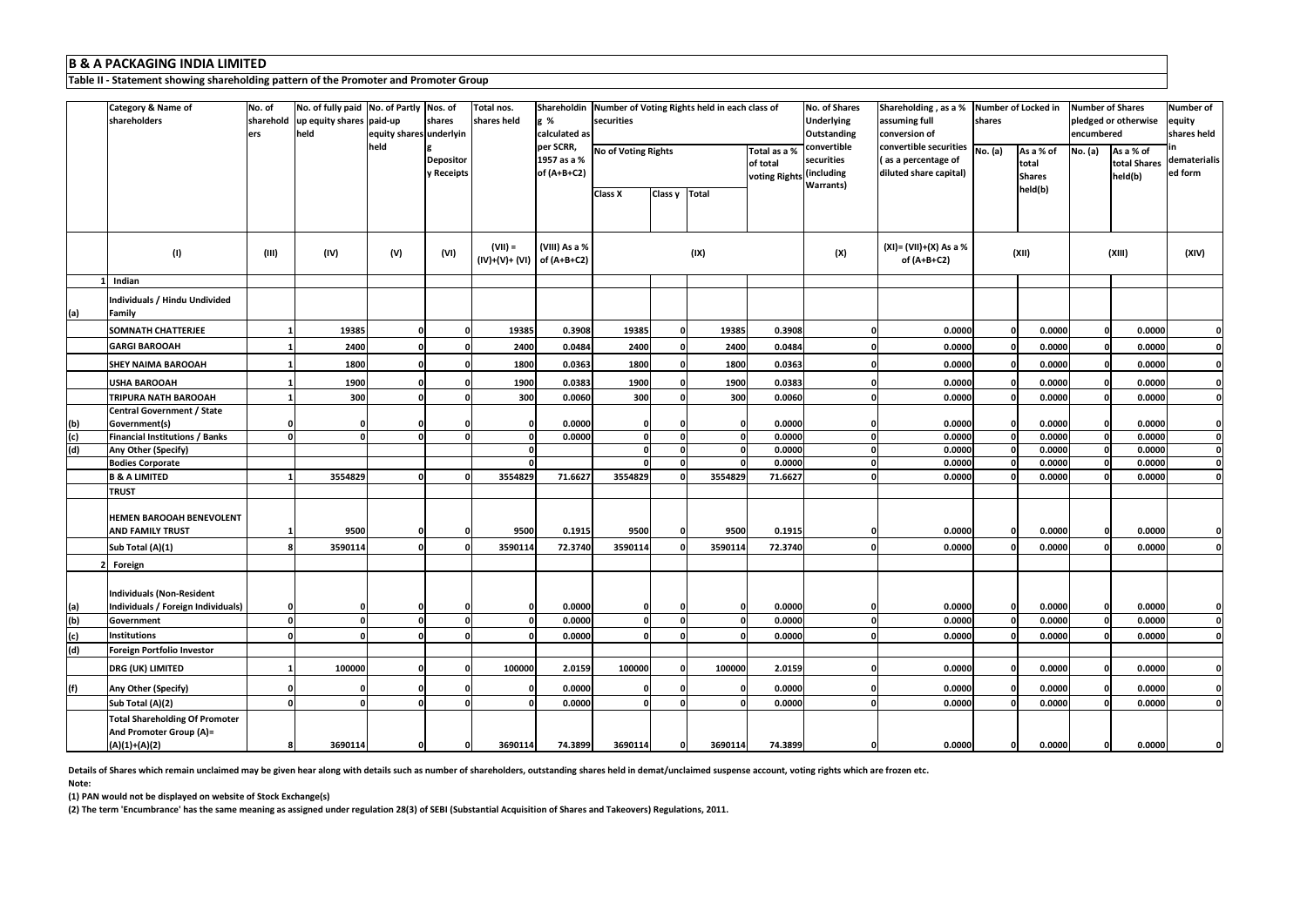|     | <b>B &amp; A PACKAGING INDIA LIMITED</b>                                                                                                                                                                                                                                                                                                                                                                                                                                                                                                                                                                                                                                       |       |              |             |              |                              |                                |                                       |                         |              |                                           |                                       |                             |          |                                   |            |                                          |                                                          |
|-----|--------------------------------------------------------------------------------------------------------------------------------------------------------------------------------------------------------------------------------------------------------------------------------------------------------------------------------------------------------------------------------------------------------------------------------------------------------------------------------------------------------------------------------------------------------------------------------------------------------------------------------------------------------------------------------|-------|--------------|-------------|--------------|------------------------------|--------------------------------|---------------------------------------|-------------------------|--------------|-------------------------------------------|---------------------------------------|-----------------------------|----------|-----------------------------------|------------|------------------------------------------|----------------------------------------------------------|
|     | Table III - Statement showing shareholding pattern of the Public shareholder<br><b>Category &amp; Name of shareholders</b><br>No. of<br>No. of fully paid Partly paid- Nos. of<br>Total nos.<br>Shareholding %<br>Number of Voting Rights held in each class of securities<br>No. of Shares<br>Total Shareholding, as a %<br>Number of Locked in shares<br>Number of Shares pledged<br>up equity<br>up equity<br>shares<br>shares held<br>calculated as per<br>assuming full conversion of<br>shareholde<br><b>Underlying</b><br>or otherwise encumbered<br>shares held<br>underlying<br>SCRR, 1957 as a %<br>shares held<br>Outstanding<br>convertible securities (as a<br>rs |       |              |             |              |                              |                                |                                       |                         |              |                                           |                                       |                             |          |                                   |            |                                          |                                                          |
|     |                                                                                                                                                                                                                                                                                                                                                                                                                                                                                                                                                                                                                                                                                |       |              |             | Depository   |                              | of (A+B+C2)                    |                                       |                         |              |                                           | convertible                           | percentage of diluted share |          |                                   |            |                                          | Number of equity<br>hares held in<br>dematerialised form |
|     |                                                                                                                                                                                                                                                                                                                                                                                                                                                                                                                                                                                                                                                                                |       |              |             | Receipts     |                              |                                | <b>No of Voting Rights</b><br>Class X | Class y<br><b>Total</b> |              | Total as a %<br>of total<br>voting Rights | securities<br>(including<br>Warrants) | capital)                    | No. (a)  | As a % of total<br>Shares held(b) | No.N.A (a) | As a % of<br>total Shares<br>held(N.A(b) |                                                          |
|     | (1)                                                                                                                                                                                                                                                                                                                                                                                                                                                                                                                                                                                                                                                                            | (III) | (IV)         | (V)         | (VI)         | $(VII) = (IV)+(V) +$<br>(VI) | (VIII) As a % of<br>$(A+B+C2)$ |                                       |                         | (IX)         |                                           | (X)                                   | (XI)                        |          | (XII)                             |            | (XIII)                                   | (XIV)                                                    |
|     | Institutions                                                                                                                                                                                                                                                                                                                                                                                                                                                                                                                                                                                                                                                                   |       |              |             |              |                              |                                |                                       |                         |              |                                           |                                       |                             |          |                                   |            |                                          |                                                          |
| (a) | <b>Mutual Fund</b>                                                                                                                                                                                                                                                                                                                                                                                                                                                                                                                                                                                                                                                             |       |              |             |              |                              | 0.0000                         |                                       |                         |              | 0.0000                                    |                                       | 0.0000                      |          | 0.0000                            |            | 0.0000                                   |                                                          |
| (b) | <b>Venture Capital Funds</b>                                                                                                                                                                                                                                                                                                                                                                                                                                                                                                                                                                                                                                                   | o     | $\mathbf{0}$ | $\mathbf 0$ | $\mathbf{0}$ |                              | 0.0000                         | $\Omega$                              |                         | $\mathbf{0}$ | 0.0000                                    | $\mathbf 0$                           | 0.0000                      | $\Omega$ | 0.0000                            |            | 0.0000                                   | 0                                                        |
| (c) | <b>Alternate Investment Funds</b>                                                                                                                                                                                                                                                                                                                                                                                                                                                                                                                                                                                                                                              |       |              |             |              |                              | 0.0000                         |                                       |                         |              | 0.0000                                    | O                                     | 0.0000                      |          | 0.0000                            |            | 0.0000                                   | 0                                                        |
|     | <b>Foreign Venture Capital</b>                                                                                                                                                                                                                                                                                                                                                                                                                                                                                                                                                                                                                                                 |       |              |             |              |                              |                                |                                       |                         |              |                                           |                                       |                             |          |                                   |            |                                          |                                                          |
| (d) | nvestors                                                                                                                                                                                                                                                                                                                                                                                                                                                                                                                                                                                                                                                                       |       |              |             |              |                              | 0.0000                         |                                       |                         |              | 0.0000                                    |                                       | 0.0000                      |          | 0.0000                            |            | 0.0000                                   |                                                          |
| (e) | Foreign Portfolio Investor                                                                                                                                                                                                                                                                                                                                                                                                                                                                                                                                                                                                                                                     |       |              |             |              |                              |                                |                                       |                         |              |                                           |                                       |                             |          |                                   |            |                                          |                                                          |
| (f) | Financial Institutions / Banks                                                                                                                                                                                                                                                                                                                                                                                                                                                                                                                                                                                                                                                 |       |              |             |              |                              |                                |                                       |                         |              |                                           |                                       |                             |          |                                   |            |                                          |                                                          |
|     | <b>INDUSTRIAL PROMOTION &amp;</b><br><b>INVESTMENT CORPORATION OF</b><br>ORISSA LTD                                                                                                                                                                                                                                                                                                                                                                                                                                                                                                                                                                                            |       |              |             |              |                              |                                |                                       |                         |              |                                           |                                       |                             |          |                                   |            |                                          |                                                          |
|     |                                                                                                                                                                                                                                                                                                                                                                                                                                                                                                                                                                                                                                                                                |       | 300000       |             |              | 300000                       | 6.0478                         | 300000                                |                         | 300000       | 6.0478                                    | $\Omega$                              | 0.0000                      |          | 0.0000                            |            | 0.0000                                   |                                                          |
| (g) | <b>Insurance Companies</b>                                                                                                                                                                                                                                                                                                                                                                                                                                                                                                                                                                                                                                                     |       |              | $\Omega$    | O            |                              | 0.0000                         |                                       |                         | 0            | 0.0000                                    |                                       | 0.0000                      |          | 0.0000                            |            | 0.0000                                   | $\Omega$                                                 |
| (h) | Provident Funds/ Pension Funds                                                                                                                                                                                                                                                                                                                                                                                                                                                                                                                                                                                                                                                 |       |              |             |              |                              | 0.0000                         |                                       |                         |              | 0.0000                                    |                                       | 0.0000                      |          | 0.0000                            |            | 0.0000                                   |                                                          |
| (i) | Any Other (Specify)                                                                                                                                                                                                                                                                                                                                                                                                                                                                                                                                                                                                                                                            | nl    | $\Omega$     | $\Omega$    | $\Omega$     |                              | 0.0000                         |                                       |                         | O            | 0.0000                                    | $\Omega$                              | 0.0000                      |          | 0.0000                            |            | 0.0000                                   | 0                                                        |
|     | Sub Total (B)(1)                                                                                                                                                                                                                                                                                                                                                                                                                                                                                                                                                                                                                                                               |       | 300000       |             |              | 300000                       | 6.0478                         | 300000                                |                         | 300000       | 6.0478                                    | n                                     |                             |          |                                   |            |                                          | 0                                                        |
|     | <b>Central Government/ State</b><br>Government(s)/ President of                                                                                                                                                                                                                                                                                                                                                                                                                                                                                                                                                                                                                |       |              |             |              |                              |                                |                                       |                         |              |                                           |                                       |                             |          |                                   |            |                                          |                                                          |
|     | India                                                                                                                                                                                                                                                                                                                                                                                                                                                                                                                                                                                                                                                                          |       |              |             |              |                              | 0.0000                         |                                       |                         | ſ            | 0.0000                                    |                                       | 0.0000                      |          | 0.0000                            |            | 0.0000                                   |                                                          |
|     | <b>Central Government / State</b><br>Government(s)                                                                                                                                                                                                                                                                                                                                                                                                                                                                                                                                                                                                                             |       |              |             |              |                              | 0.0000                         |                                       |                         |              | 0.0000                                    |                                       | 0.0000                      |          | 0.0000                            |            | 0.0000                                   |                                                          |
|     | Sub Total (B)(2)                                                                                                                                                                                                                                                                                                                                                                                                                                                                                                                                                                                                                                                               |       |              |             |              |                              | 0.0000                         |                                       |                         |              |                                           |                                       |                             |          |                                   |            |                                          | n                                                        |
|     | <b>Non-Institutions</b>                                                                                                                                                                                                                                                                                                                                                                                                                                                                                                                                                                                                                                                        |       |              |             |              |                              |                                |                                       |                         |              |                                           |                                       |                             |          |                                   |            |                                          |                                                          |
| (a) | ndividuals                                                                                                                                                                                                                                                                                                                                                                                                                                                                                                                                                                                                                                                                     |       |              |             |              |                              |                                |                                       |                         |              |                                           |                                       |                             |          |                                   |            |                                          |                                                          |
|     | . Individual shareholders holding                                                                                                                                                                                                                                                                                                                                                                                                                                                                                                                                                                                                                                              |       |              |             |              |                              |                                |                                       |                         |              |                                           |                                       |                             |          |                                   |            |                                          |                                                          |
|     | nominal share capital up to Rs. 2                                                                                                                                                                                                                                                                                                                                                                                                                                                                                                                                                                                                                                              | 2769  |              |             |              | 598186                       |                                | 598186                                | $\mathbf{0}$            |              | 12.0590                                   |                                       |                             |          |                                   |            |                                          |                                                          |
|     | lakhs.<br>. Individual shareholders                                                                                                                                                                                                                                                                                                                                                                                                                                                                                                                                                                                                                                            |       | 598186       |             |              |                              | 12.0590                        |                                       |                         | 598186       |                                           |                                       | 0.0000                      |          | 0.0000                            |            |                                          |                                                          |
|     | holding nominal share capital in                                                                                                                                                                                                                                                                                                                                                                                                                                                                                                                                                                                                                                               |       |              |             |              |                              |                                |                                       |                         |              |                                           |                                       |                             |          |                                   |            |                                          |                                                          |
|     | excess of Rs. 2 lakhs.                                                                                                                                                                                                                                                                                                                                                                                                                                                                                                                                                                                                                                                         | n     | $\Omega$     |             | O            |                              | 0.0000<br>0.0000               |                                       |                         | n            | 0.0000<br>0.0000                          | $\Omega$                              | 0.0000<br>0.0000            |          | 0.0000<br>0.0000                  |            | 0.0000<br>0.0000                         | 0                                                        |
| (b) | <b>NBFCs registered with RBI</b>                                                                                                                                                                                                                                                                                                                                                                                                                                                                                                                                                                                                                                               | n     |              |             |              |                              |                                |                                       |                         |              |                                           |                                       |                             |          |                                   |            |                                          |                                                          |
| (c) | <b>Employee Trusts</b>                                                                                                                                                                                                                                                                                                                                                                                                                                                                                                                                                                                                                                                         |       | n            |             |              |                              | 0.0000                         |                                       |                         |              | 0.0000                                    |                                       | 0.0000                      |          | 0.0000                            |            | 0.0000                                   |                                                          |
| (d) | <b>Overseas Depositories (holding</b><br>DRs) (balancing figure)                                                                                                                                                                                                                                                                                                                                                                                                                                                                                                                                                                                                               |       |              |             |              |                              | 0.0000                         |                                       |                         |              | 0.0000                                    |                                       | 0.0000                      |          | 0.0000                            |            | 0.0000                                   |                                                          |
| (e) | Any Other (Specify)                                                                                                                                                                                                                                                                                                                                                                                                                                                                                                                                                                                                                                                            |       |              |             |              |                              |                                |                                       |                         |              |                                           |                                       |                             |          |                                   |            |                                          |                                                          |
|     | <b>Non Resident Indians</b>                                                                                                                                                                                                                                                                                                                                                                                                                                                                                                                                                                                                                                                    |       |              |             |              |                              | 0.0000                         |                                       |                         |              | 0.0000                                    | $\Omega$                              | 0.0000                      |          | 0.0000                            |            | 0.0000                                   | <sub>0</sub>                                             |
|     | <b>Bodies Corporate</b>                                                                                                                                                                                                                                                                                                                                                                                                                                                                                                                                                                                                                                                        |       |              |             |              |                              |                                |                                       |                         |              |                                           |                                       |                             |          |                                   |            |                                          |                                                          |
|     |                                                                                                                                                                                                                                                                                                                                                                                                                                                                                                                                                                                                                                                                                |       |              |             |              |                              |                                |                                       |                         |              |                                           |                                       |                             |          |                                   |            |                                          |                                                          |
|     | BHUBNESH COMMERCIAL PVT<br><b>LTD</b>                                                                                                                                                                                                                                                                                                                                                                                                                                                                                                                                                                                                                                          |       | 241000       | n           | $\Omega$     | 241000                       | 4.8584                         | 241000                                |                         | 241000       | 4.8584                                    |                                       | 0.0000                      |          | 0.0000                            |            | 0.0000                                   |                                                          |
|     | AMREX MARKETING PVT LTD                                                                                                                                                                                                                                                                                                                                                                                                                                                                                                                                                                                                                                                        |       | 129000       | $\Omega$    | n            | 129000                       | 2.6005                         | 129000                                |                         | 129000       | 2.6005                                    |                                       | 0.0000                      |          | 0.0000                            |            | 0.0000                                   | ΩI                                                       |
|     | <b>OTHERS</b>                                                                                                                                                                                                                                                                                                                                                                                                                                                                                                                                                                                                                                                                  |       | 2200         | 0           |              | 2200                         | 0.0444                         | 2200                                  |                         | 2200         | 0.0444                                    |                                       | 0.0000                      |          | 0.0000                            |            | 0.0000                                   | 0                                                        |
|     | Sub Total (B)(3)                                                                                                                                                                                                                                                                                                                                                                                                                                                                                                                                                                                                                                                               | 2775  | 970386       | 0           | $\mathbf{0}$ | 970386                       | 19.5623                        | 970386                                |                         | 970386       | 19.5623                                   | 0.0000                                | 0.0000                      | 0.0000   | 0.0000                            | 0.0000     | 0.0000                                   | ol                                                       |
|     | <b>Total Public Shareholding (B)=</b>                                                                                                                                                                                                                                                                                                                                                                                                                                                                                                                                                                                                                                          |       |              |             |              |                              |                                |                                       |                         |              |                                           |                                       |                             |          |                                   |            |                                          |                                                          |
|     | $(B)(1)+(B)(2)+(B)(3)$                                                                                                                                                                                                                                                                                                                                                                                                                                                                                                                                                                                                                                                         | 2776  | 1270386      |             | C            | 1270386                      | 25.6101                        | 1270386                               |                         | 1270386      | 25.6101                                   |                                       |                             |          |                                   |            |                                          |                                                          |

**Contined to next page.**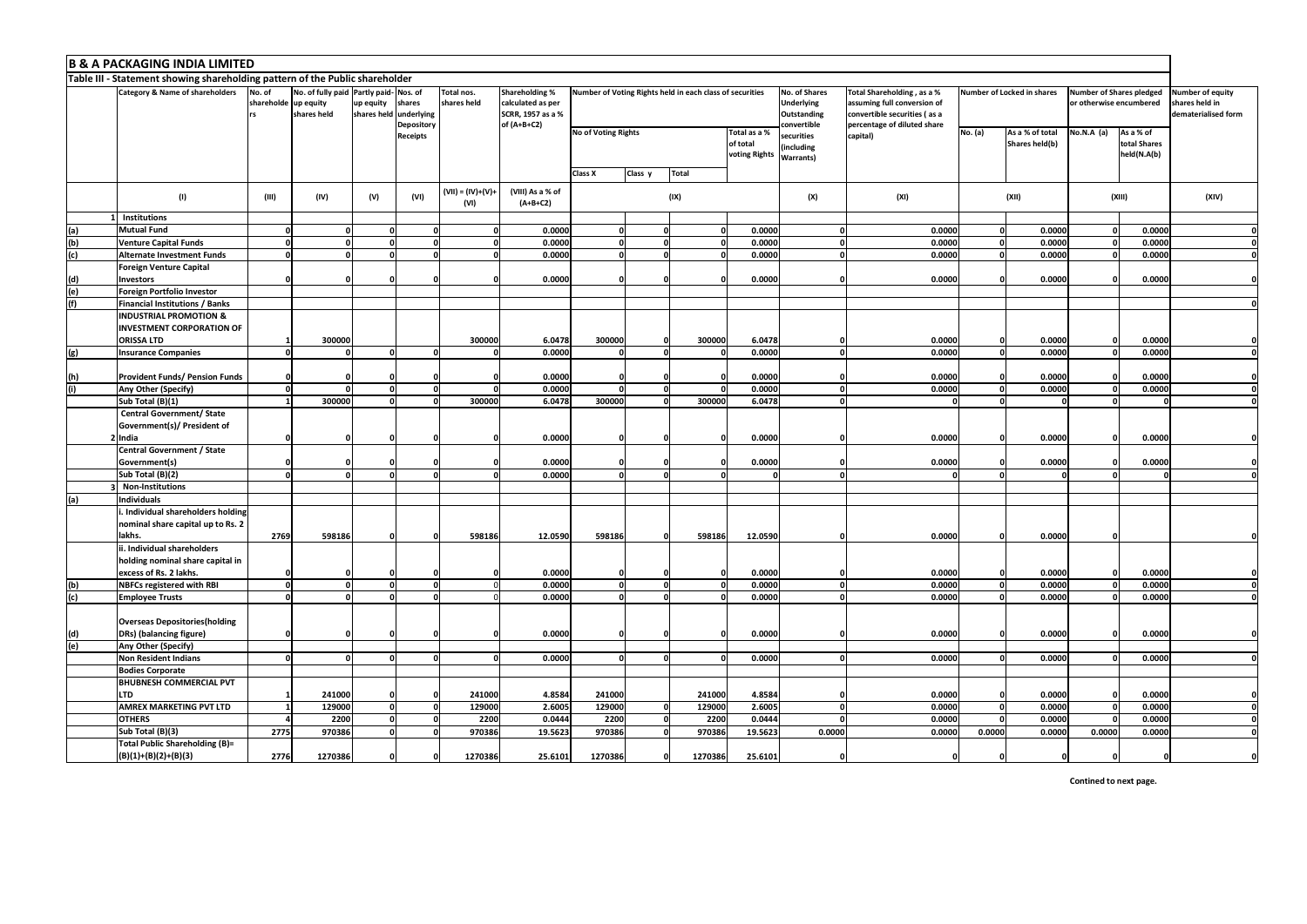**Details of the shareholders acting as persons in Concert including their Shareholding (No. and %):**

**Details of Shares which remain unclaimed may be given hear along with details such as number of shareholders, outstanding shares held in demat/unclaimed suspense account, voting rights which are frozen etc.**

**Note:** 

**(1) PAN would not be displayed on website of Stock Exchange(s).** 

**(2) The above format needs to be disclosed along with the name of following persons:Institutions/Non Institutions holding more than 1% of total number of shares**

**(3) W.r.t. the information pertaining to Depository Receipts, the same may be disclosed in the respective columns to the extent information available and the balance to be disclosed as held by custodian.**